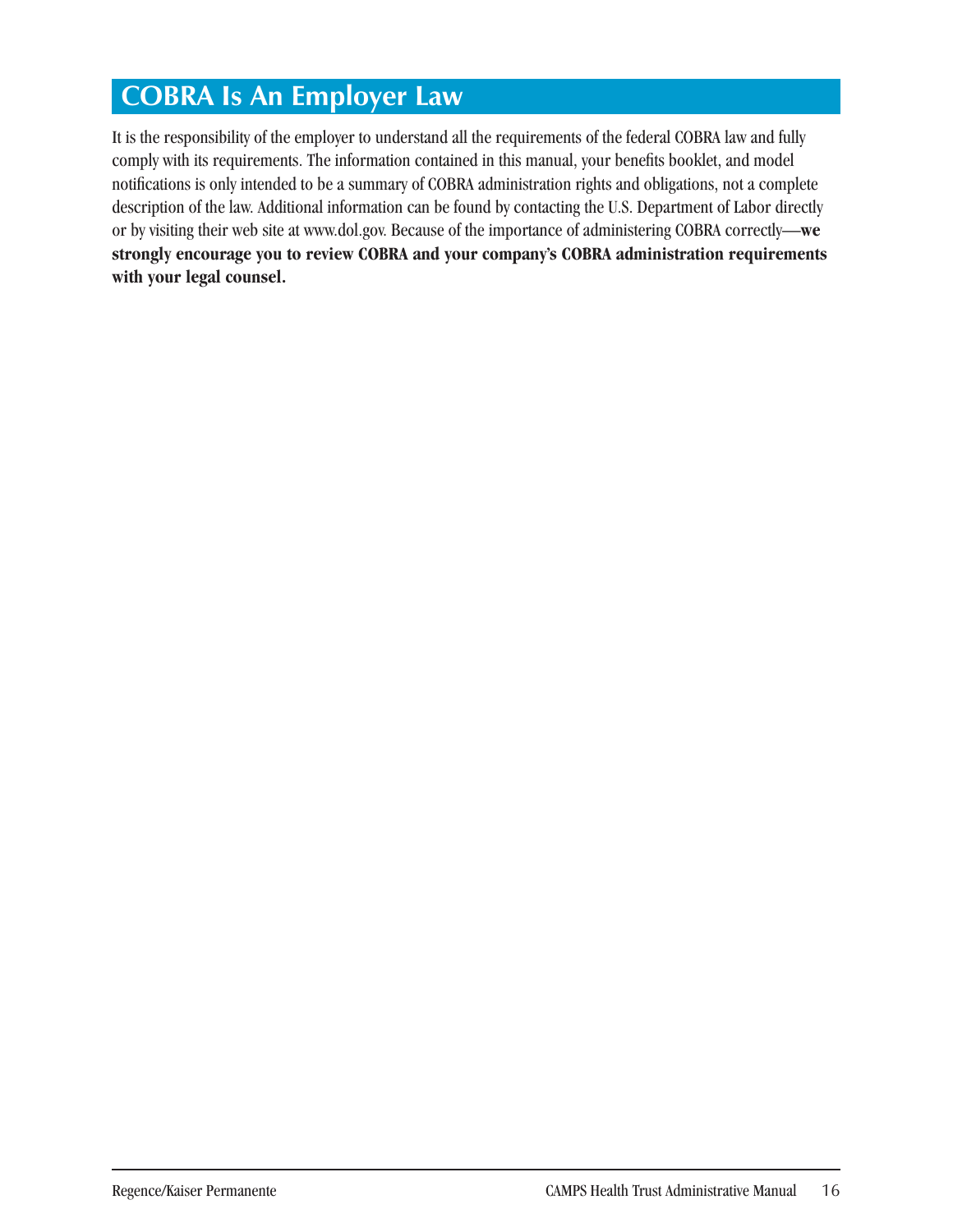# **Overview—Continuation of Group Health Insurance (COBRA)**

When group health insurance coverage ends, the federal Consolidated Omnibus Budget Reconciliation Act (COBRA) requires **eligible** employers to offer individuals who are losing coverage (known as qualified beneficiaries) the opportunity to purchase continued group health care coverage, including medical, dental and vision coverage if applicable, on a self-pay basis for a limited period of time. A "qualified beneficiary" is:

- an employee, spouse, domestic partner or dependent child who had coverage under a Trust health care plan on the day before the qualifying event that causes a loss of coverage under the Trust health care plan
- a child who is born or placed for adoption with a covered employee or qualified beneficiary, if the child is enrolled in a Trust health plan as described in the **Enrollment** section of this manual

Group health insurance continuation coverage (COBRA) is the same medical, dental and vision coverage as that provided under the Trust plan to active employees with similar family situations. If the Trust plan or the cost of the plan changes for active employees, then the coverage or cost will also change for participants continuing the group health plan under COBRA provisions. Life insurance and AD&D coverage are not considered group health plans and may not be continued under COBRA, but may be converted to individual policies.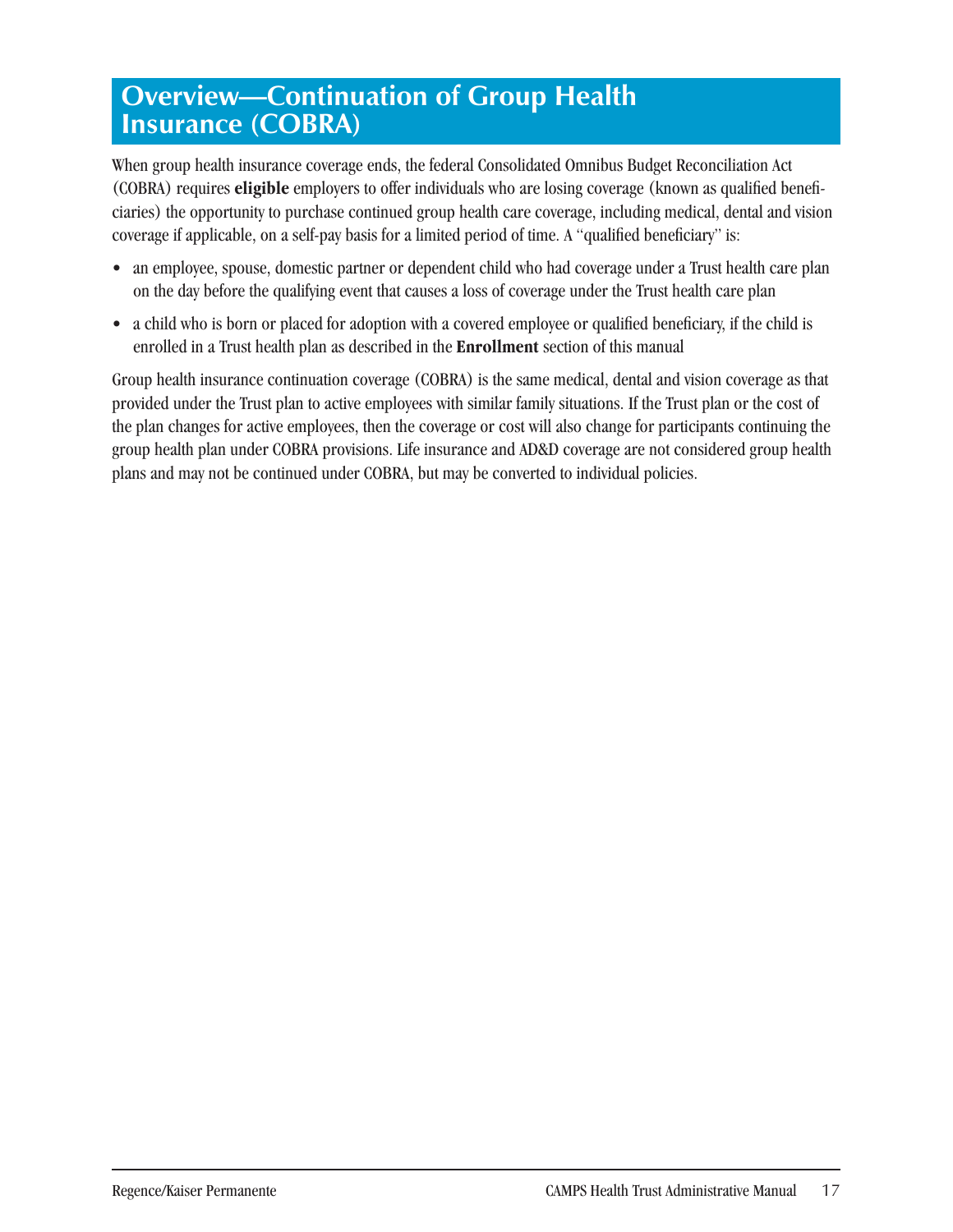# **Overview of COBRA Qualifying Events**

A COBRA qualifying event occurs when one of the events listed in the COBRA statute causes the covered employee, or the spouse, domestic partner or a dependent child of the covered employee, to lose coverage under the plan. For this purpose, to lose coverage means to cease to be covered under the same terms and conditions as in effect immediately before the qualifying event.

**Qualifying Events For Covered Employee**—If you are the covered employee, you will become a qualified beneficiary and have the right to elect this health plan continuation coverage if you lose your group health coverage because of a termination of your employment (for reasons other than gross misconduct on your part) or a reduction in your hours of employment.

**Qualifying Events For Covered Spouse or Domestic Partner**—If you are the *covered* spouse or domestic partner of an employee, you will become a qualified beneficiary and have the right to elect this health plan continuation coverage for yourself *if* you involuntarily lose group health coverage because of any of the following reasons:

- 1. A termination of your spouse's or domestic partner's employment (for reasons other than gross misconduct) or reduction in your spouse's or domestic partner's hours of employment;
- 2. The death of your spouse or domestic partner;
- 3. Final divorce from your spouse;
- 4. Termination of domestic partnership.

**Qualifying Events For Covered Dependent Children**—If you are the *covered* dependent child of an employee, you will become a qualified beneficiary and have the right to elect continuation coverage for yourself *if*  you involuntarily lose group health coverage because of any of the following reasons:

- 1. A termination of the parent-employee's employment (for reasons other than gross misconduct) or reduction in the parent-employee's hours of employment;
- 2. The death of the parent-employee;
- 3. Parent's final divorce;
- 4. Termination of domestic partnership or;
- 5. You cease to eligible for coverage as a "dependent child" under the terms of the health plan.

The length of continuation coverage is determined by the actual event. If the event is a termination of employment or a reduction of hours on the part of the employee, then qualified beneficiaries are eligible to continue coverage in general for a maximum period of 18 months. If the event is the death of the employee, final divorce, termination of domestic partnership, or a dependent child ceasing to be eligible as a dependent under the terms of the plan, then qualified beneficiaries are eligible to continue coverage in general for a maximum time period of 36 months.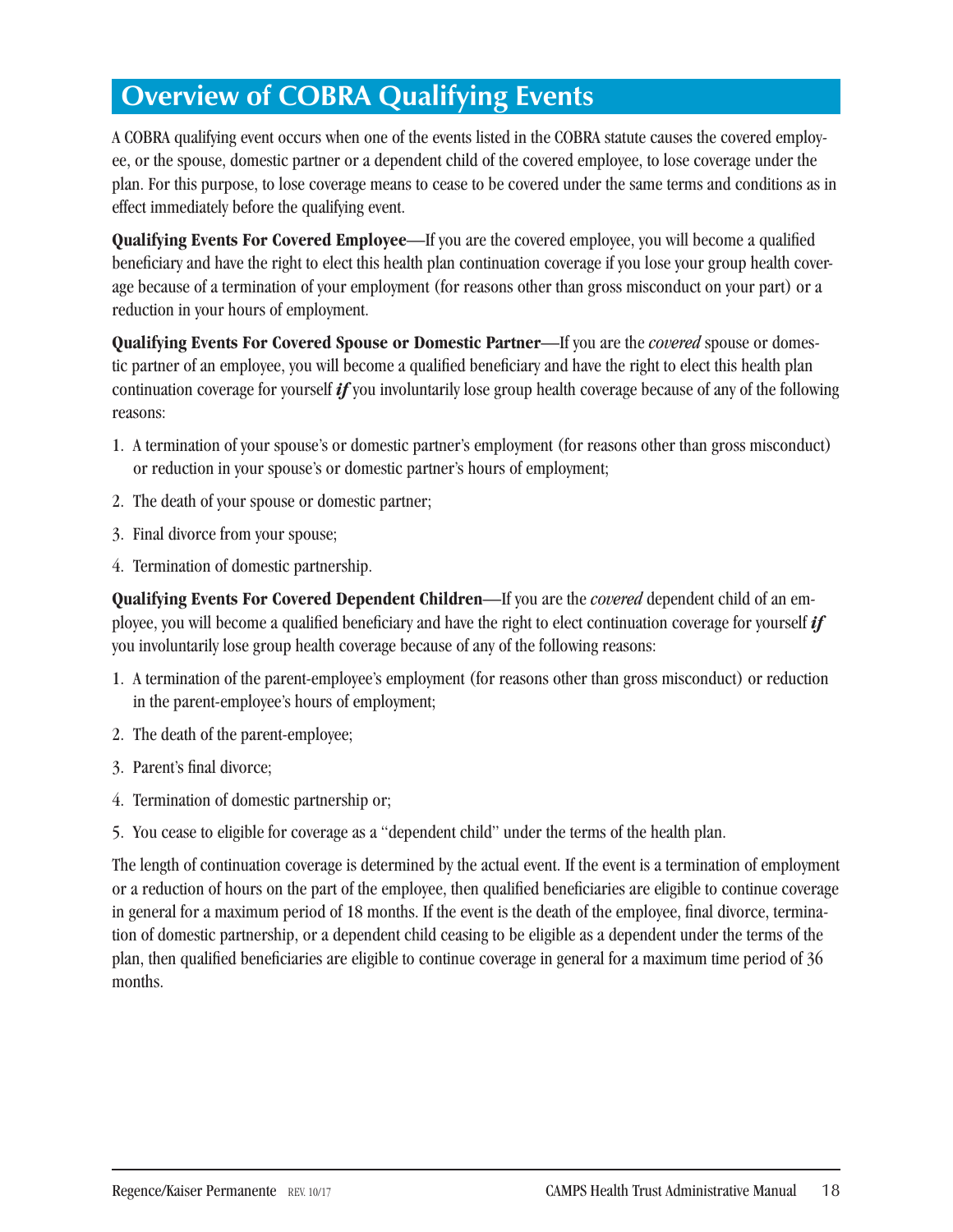### **Qualifying Events—Employer Responsibilities**

It is the responsibility of the employer to know when the following qualifying events occur. These qualifying events include, termination of employment, reduction of hours and death of the employee.

### **Qualifying Events—Employee/Qualified Beneficiary Responsibilities**

It is the responsibility of the covered employee, spouse, domestic partner, dependent, or representative of the qualified beneficiary to notify the Employer Plan Administrator of a final divorce, termination of domestic partnership, or a dependent child ceasing to be a dependent child under the terms of the group health plan. Notification of these events **must be made within 60 days of the date of the event or from the date of loss of coverage.** Notification must be made in accordance with the reasonable notification procedures that have been established by the plan administrator. These notification procedures must be described in detail in the initial "general" notification that is provided by the employer upon commencement of coverage under the plan. A failure to notify the plan within the required timelines will cause continuation coverage rights to be forfeited.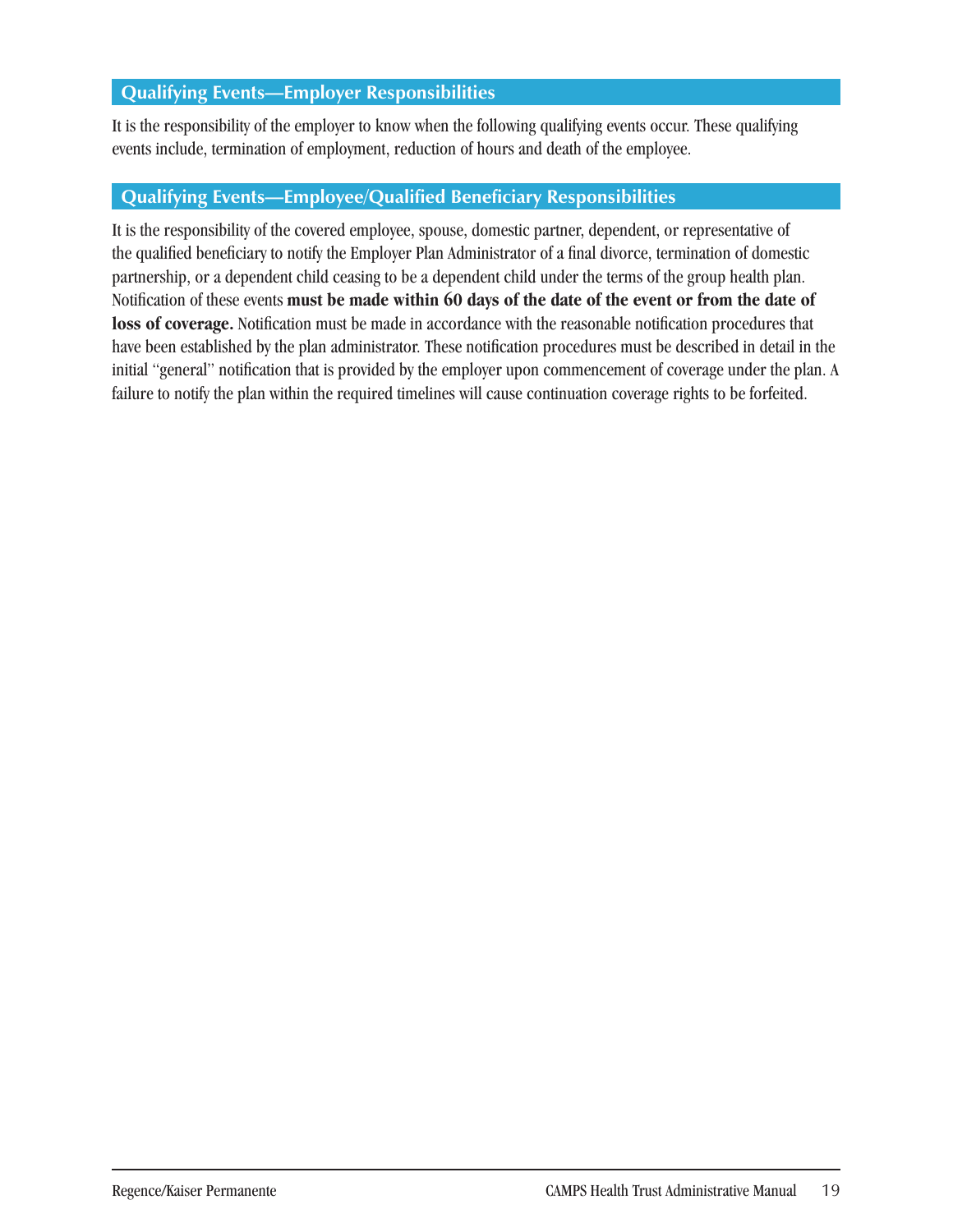## **Employer COBRA Notification Requirements**

You have the responsibility of providing **three** required COBRA notifications to plan participants. The first being provided when coverage under the plan commences, the second when a COBRA qualifying event actually occurs, and third if a determination is made that continuation coverage is not available. If you would like these notices in Word format, please contact EPK & Associates, Inc.

### **1. Initial "General" COBRA Notification**

**You** are required to provide each *covered* employee and *covered* spouse or domestic partner with written notification of their rights and obligations under COBRA when they first become covered under the Trust health care plans or within 90 days of the start of that coverage. For more information on when coverage under the plan commences, see *When Coverage Starts* in this manual.

**Single Notice Rule:** You may satisfy the requirement to provide notice to a covered employee and the covered employee's spouse or domestic partner by furnishing a single notice addressed to both the covered employee and the covered employee's spouse or domestic partner, if, on the basis of the most recent information available to you, the spouse or domestic partner resides at the same location as the covered employee. **If a covered spouse lives at a different address or if the spouse's or domestic partner's coverage under the plan commences after the date on which the covered employee's coverage commences, then a separate notice would have to be provided to the covered spouse or domestic partner at that time.** For example, if a single employee marries and adds the new spouse to the group health plan according to health care plan rules, then an initial general notice must be sent to the covered spouse at that time.

**Model Notice.** Contained in this section is a model notice that is intended to assist you in discharging the notice obligations of this section. The model reflects US Department of Labor notification requirements. In order to use the model notice, you must appropriately add relevant information where indicated in the model notice, select among alternative language, and supplement the model notice to reflect applicable plan provisions. Items of information that are not applicable to a particular plan may be deleted.

**Reasonable Employee/Qualified Beneficiary Notification Procedures.** As stated above, it is the responsibility of the qualified beneficiary to notify the plan administrator of a final divorce or if a covered dependent child is ceasing to be eligible for coverage under the terms of the plan. **Failure to provide notice within the required time frame of 60 days will result in loss of eligibility for group health insurance continuation coverage.** However, it is your responsibility in the Initial "General" COBRA Notification to establish reasonable procedures for the qualified beneficiary to follow when making this notification. At a minimum, your reasonable procedures should specify the individual or entity designated to receive such notices; specify the means by which notice may be given; and describe the information concerning the qualifying event that you deem necessary in order to provide continuation coverage.

### **2. COBRA "Election" Notification—"Notice of Right to Continue Group Health Insurance Coverage"**

**You** are required to provide each *covered* employee, *covered* spouse or domestic partner, and *covered* dependent with written notification of their rights to elect to continue and pay for their group health insurance continuation coverage when a qualifying event occurs.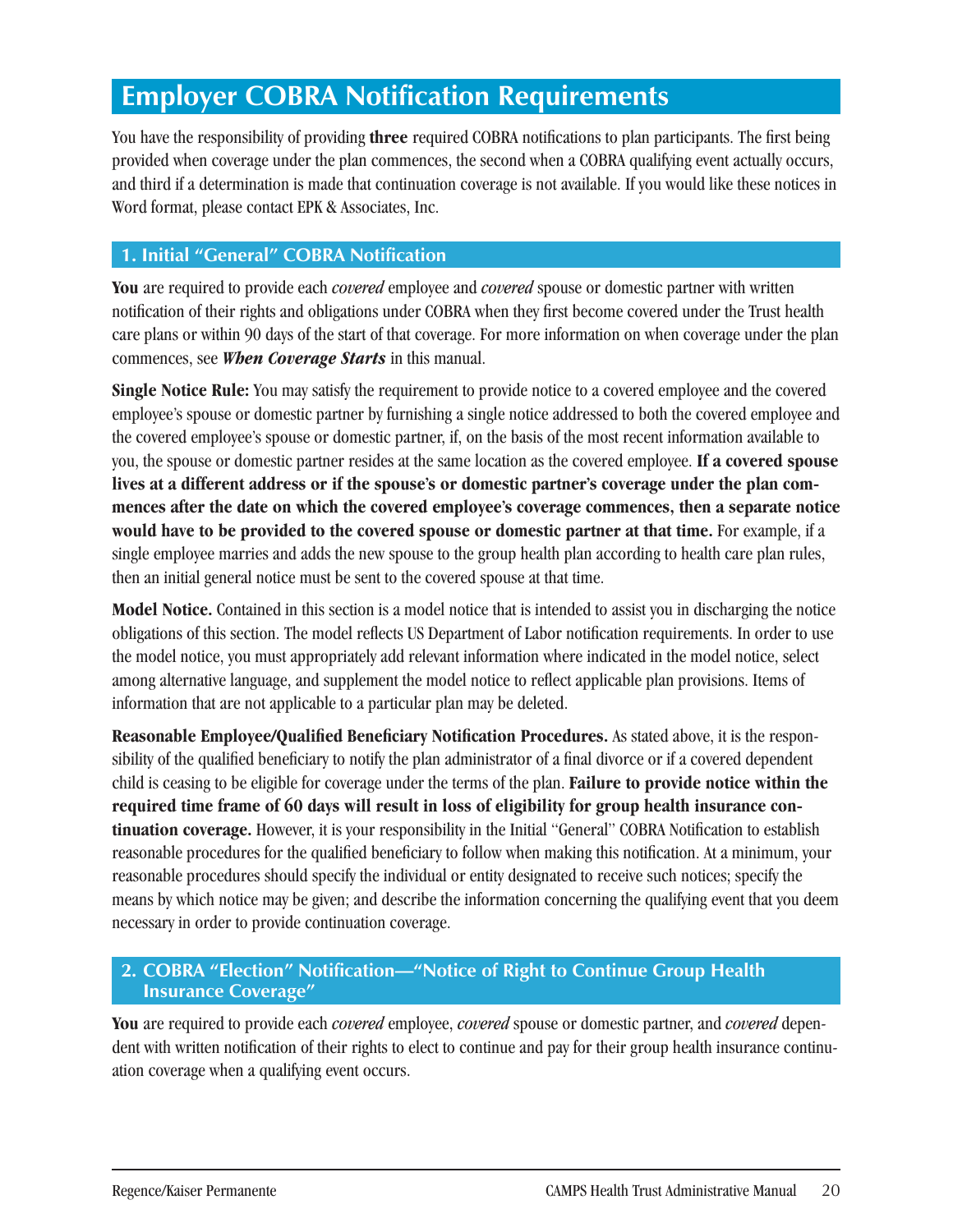**Timing:** A COBRA election notice shall be provided to *each* qualified beneficiary not later than 44 days after the date of the qualifying event, or, if the loss of coverage date is being used as the qualifying event date, then not later than 44 days from the loss of coverage date.

**Special notice rule:** The notice shall be furnished to each qualified beneficiary or individual, except that an administrator may provide notice to a covered employee, the covered employee's spouse or domestic partner, and each qualified beneficiary who is the dependent child of a covered employee by furnishing a single notice addressed to both the covered employee and the covered employee's spouse or domestic partner, if, on the basis of the most recent information available to you, the covered employee's spouse or domestic partner and dependent child(ren) reside at the same location as the covered employee.

The notice shall be written in a manner calculated to be understood by the average plan participant and should clearly identify each qualified beneficiary who is recognized by the plan as being entitled to elect continuation coverage with respect to the qualifying event.

**Model notice.** Contained in this section is a model notice that is intended to assist you in discharging the notice obligations of this section. Use of the model notice is not mandatory. The model reflects US Department of Labor notification requirements. In order to use the model notice, you must appropriately add relevant information where indicated in the model notice, select among alternative language, and supplement the model notice to reflect applicable plan provisions. Items of information that are not applicable to a particular plan may be deleted.

### **3. Notice of Unavailability of Continuation Coverage**

In the event you are not notified of a final divorce, termination of domestic partnership, or a dependent child ceasing to be a dependent child under the terms of the group health plan within the 60 days as required by plan and COBRA rule, a determination can be made that the individual is not entitled to continuation coverage because of their failure to follow the reasonable notification procedures. If continuation coverage is not going to be offered, you shall provide to the individual an explanation as to why the individual is not entitled to elect continuation coverage. Notice shall be furnished in the same time period that would apply if you had determined the individual was entitled to elect continuation coverage.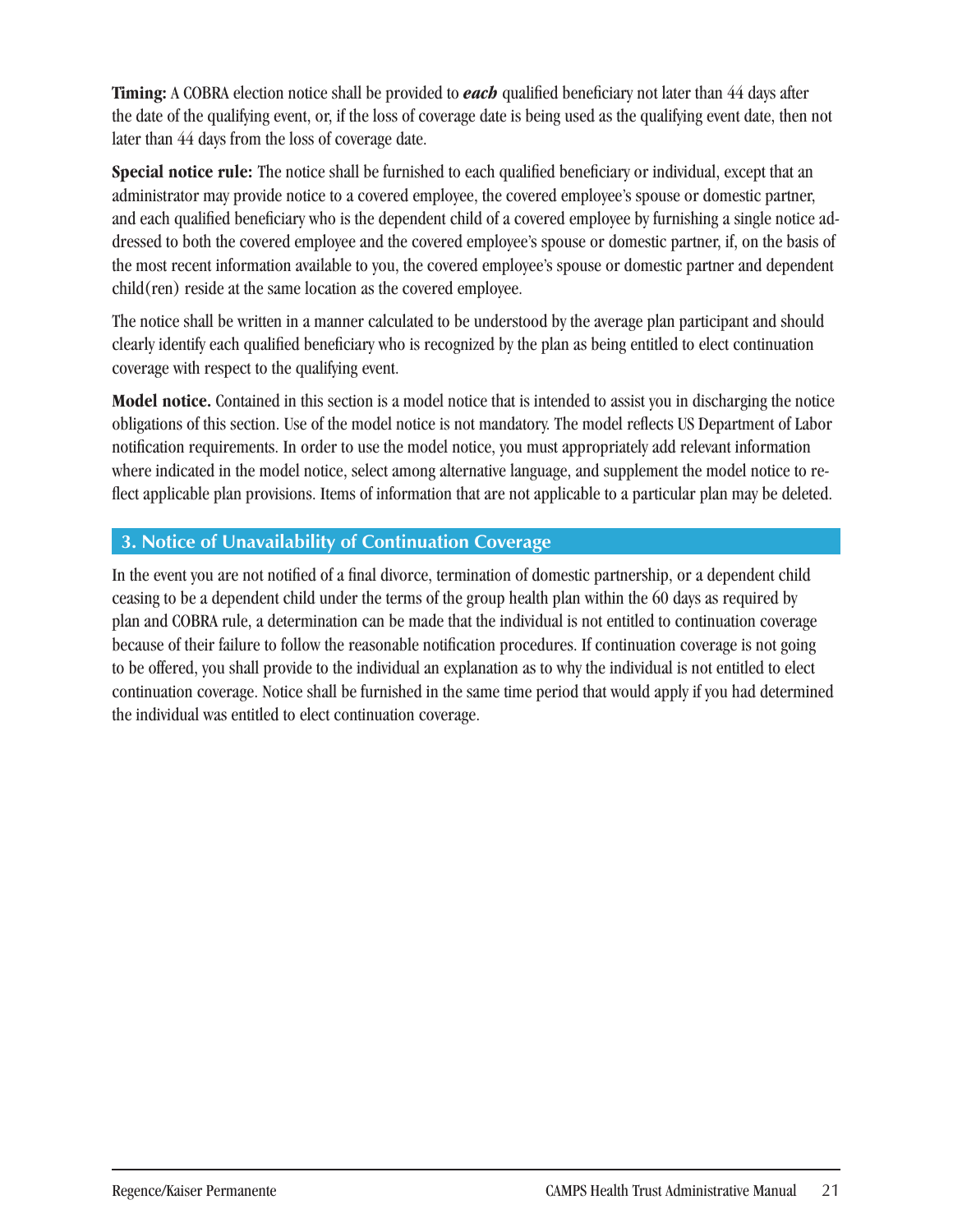### **Employer COBRA Qualifying Event Notification Procedures**

Once you have determined a qualifying event has occurred, the following steps must be taken.

#### **1. Termination of Health Insurance—Retroactive Reinstatement**

**You** are *required* to cancel coverage of a qualified beneficiary from active group coverage by providing to EPK & Associates a completed *Change Transmittal* form or canceling coverage through your online portal. If a qualified beneficiary has a claim that occurs after the loss of coverage date, it will not be considered an eligible expense and will be denied payment. However, if the qualified beneficiary elects **and pays** for continuation coverage in the appropriate time periods, then their group health insurance under the Trust will be reactivated by EPK & Associates back to the loss of coverage date. Any valid claims will be released for payment as long as the former employer has also paid their group's current amount due.

#### **2. COBRA Election Notice Procedures**

As described in the *Employer COBRA Notification Requirements* section, you are required to provide each qualified beneficiary within 44 days of a qualifying event:

- *COBRA Election Notice—Notice of Right To Continue Group Health Insurance Coverage* (*Model COBRA Continuation Coverage Election Notice*)
- *Continuation Coverage (COBRA) Election* form

A model *Notice of Right To Continue Group Health Insurance Coverage* and *Continuation Coverage Election*  form are included in this section. If a qualified beneficiary wishes to elect to continue their group health insurance, the *Continuation Coverage Election* form is sent directly by the qualified beneficiary to EPK & Associates for processing.

Mail the notice and election form to the qualified beneficiary's last known address via first class mail, certified mail or certificate of mailing. If a qualified beneficiary lives at a different address than the covered employee, for example; because of a divorce, termination of domestic partnership, or a dependent ceasing to be a dependent, then the notice is to be sent to that address.

**Please note:** The COBRA participant is not required to send payment with the COBRA Election Form, however, the COBRA Election Form will not be processed, not be sent to the carrier, will not show active nor will claims be paid until full payment for the months owing has been received within the required timeframe.

> Failure to send the notice within the 44-day COBRA notification period can have severe consequences for your firm. Additionally, failure by an employer to timely provide a COBRA notice does not terminate a qualified beneficiary's right to continuation of group health coverage. However, such a failure will eliminate any obligation on the part of the Trust and/ or its insurance carriers to provide this continuation coverage under the plan. This effectively means that the firm will self-fund any claims the qualified beneficiary incurs.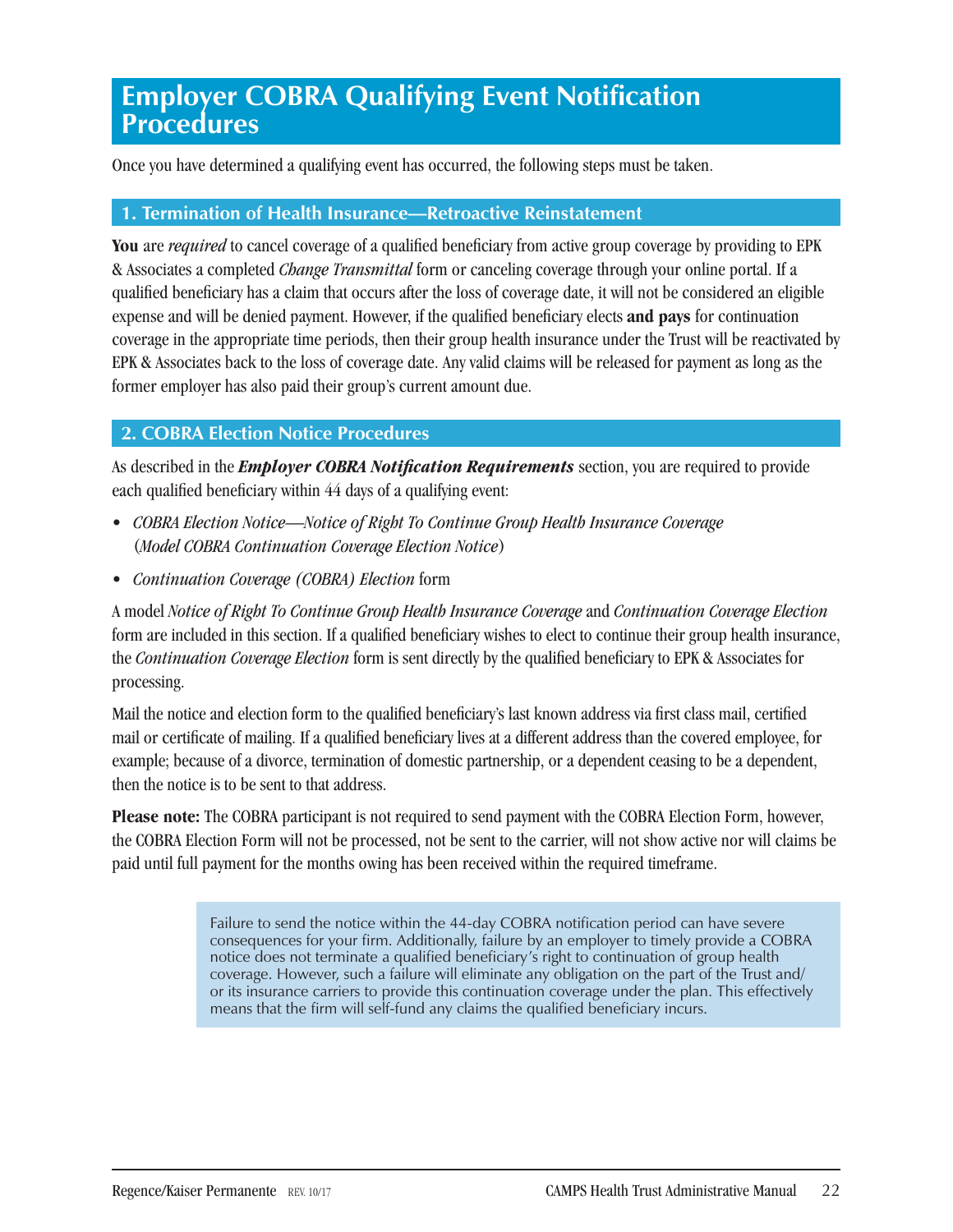### **3. Employer Administration Fundamentals**

To insure that the employer properly administers their responsibilities under COBRA and to prevent against errors, it is recommended by federal regulators that the employer take the following administration steps.

- Establish Written COBRA Standard Operating Procedures (SOPS)
- Document all notifications (who, what, where, why, and how)
- Train all personnel involved in administration of COBRA
- Establish an audit system to insure all notices were sent in a timely manner
- Periodically review all COBRA notifications to insure they are updated in a timely manner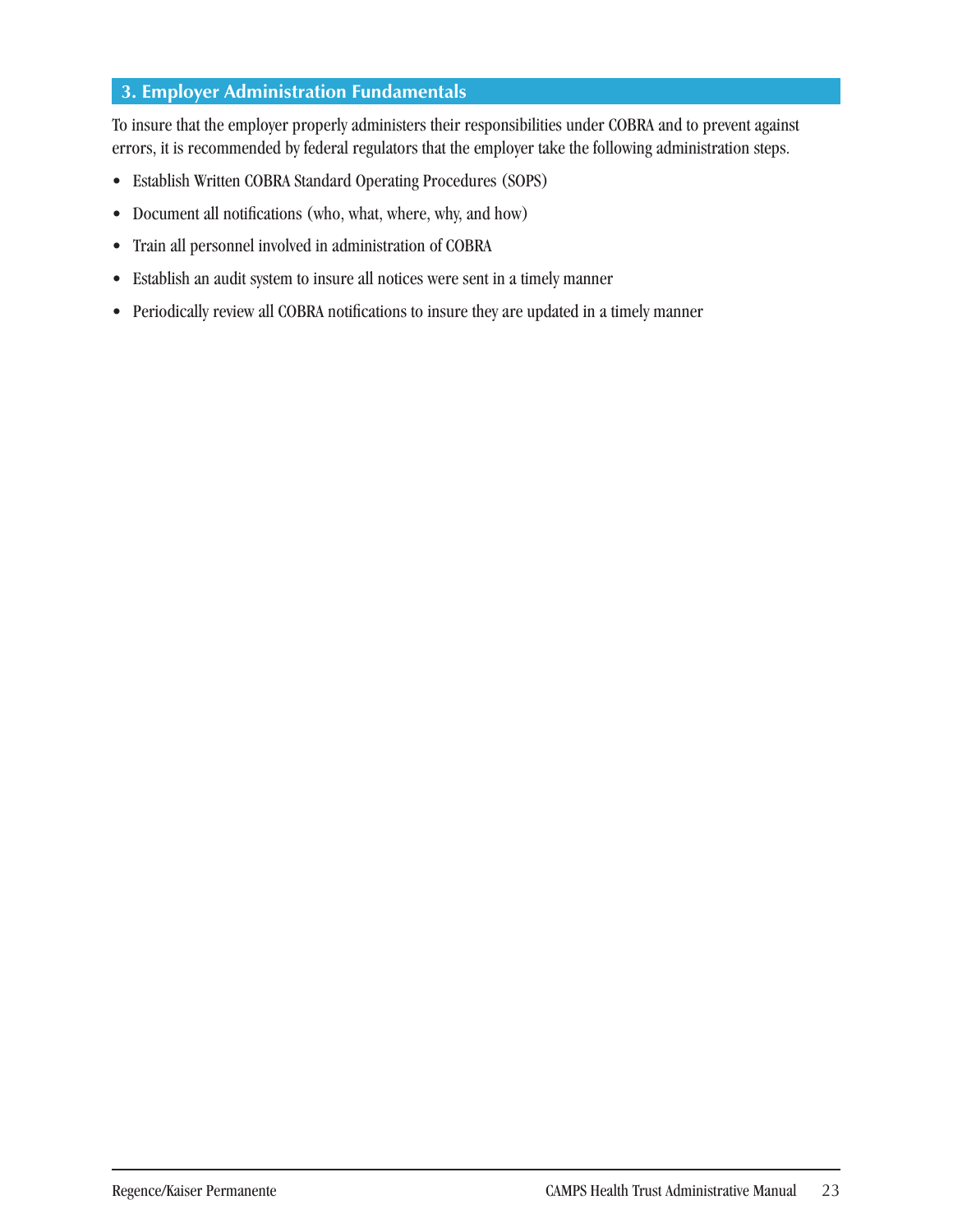### **COBRA Election Period**

A qualified beneficiary must elect continuation of group health insurance coverage by returning a completed and **signed** *Continuation Coverage Election* form to EPK & Associates within 60 days after the later of:

- the date he or she is sent the *Notice of Right to Continue Group Health Insurance Coverage* (as long as that notice is sent within the required timeframe), or
- the date coverage under the Trust health plan ends

Elections are deemed made on the date the Election Form is sent to EPK & Associates. If a qualified beneficiary fails to elect continuation coverage during the 60-day election period, he or she will no longer be eligible to continue their group health insurance coverage. **No late COBRA elections will be accepted.** 

**Example:** An unmarried employee without children who is receiving coverage under a Trust health plan voluntarily terminates employment on January 1, 2004. The *Notice of Right To Continue Group Health Insurance Coverage* is sent by you on January 15, 2004, but coverage under the Trust does not end until January 31, 2004. In this example, the qualified beneficiary would have 60 days to elect continuation coverage from January 31, 2004 since this is the later of the two dates. However, if you did not send the *Notice of Right To Continue Group Health Insurance Coverage until February 5, 2004, then* the qualified beneficiary would have 60 days from February 5, 2004 since February 5th is now the later of the two dates.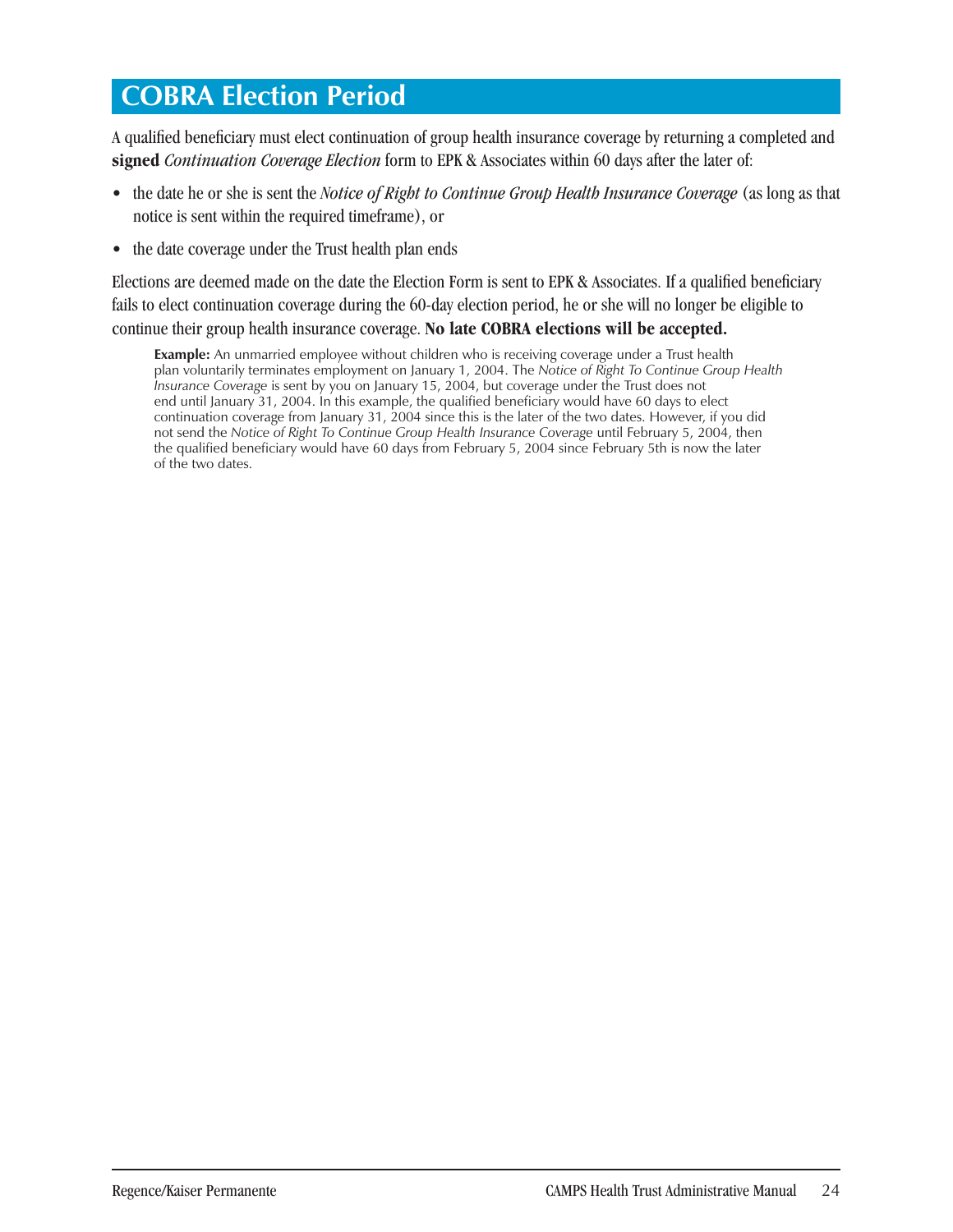## **Duration of Continued Group Health Insurance**

### **How Long will Continuation Last?**

In the case of loss of coverage due to end of employment or reduction in hours of employment, coverage may be continued for up to 18 months. In the case of losses of coverage due to an employee's death, final divorce, termination of domestic partnership, or a dependent child ceasing to be a dependent under the terms of the Plan, coverage may be continued for up to 36 months. Page one of this notice shows the maximum period of continuation coverage available to the listed qualified beneficiaries.

Continuation coverage will be terminated before the end of the maximum period if any required premium is not paid on time, if a qualified beneficiary becomes covered under another group health plan that does not impose any pre-existing condition exclusion for a pre-existing condition of the qualified beneficiary, if a covered employee becomes entitled to Medicare, or if the employer ceases to provide any group health plan for its employees. Continuation coverage may also be terminated for any reason the Plan would terminate coverage of a participant or beneficiary not receiving continuation coverage (such as fraud).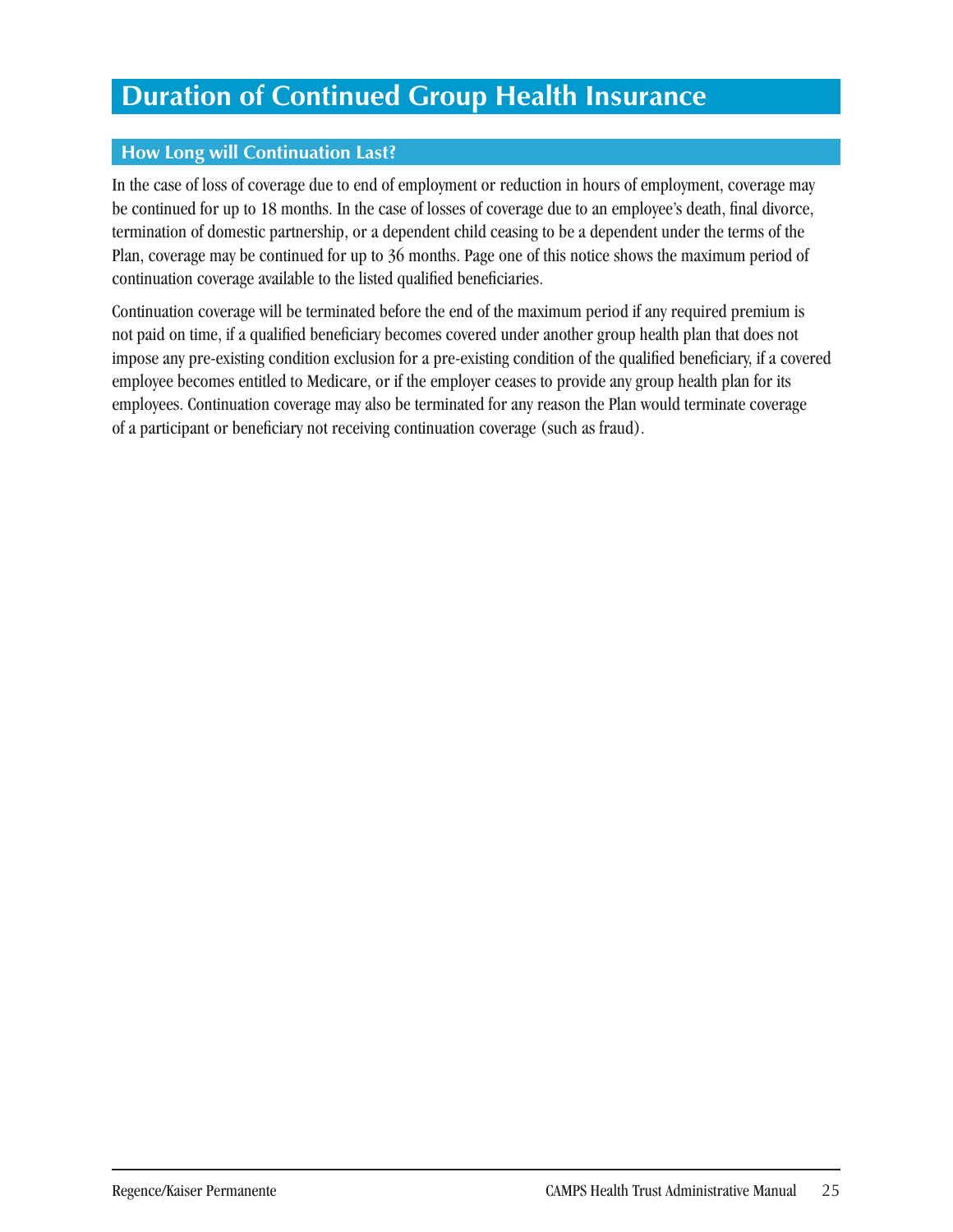# **Group Health Insurance "COBRA" Payments**

Qualified beneficiaries who elect to continue their group health insurance must pay the full cost of the group health insurance coverage, plus a 2% administration fee. All payments are made by the qualified beneficiary directly to EPK & Associates.

For current continuation coverage rates, contact EPK & Associates at (425) 641-7762 or (800) 545-7011 (tollfree)

Once a qualified beneficiary elects continuation coverage by sending the election form to EPK & Associates, they must pay their initial continuation coverage payment within 45 days of the date they elected continuation coverage. If election form is received without full payment, it will be kept in a pending status for 45 days. The insurance carrier will not reinstate status, nor pay any claims until that payment is received and processed. This payment is to cover the initial rate months — the period from the date coverage under the Trust plans ends through the 45th day after coverage is elected. If payment is not made within this 45-day period, then rights to continuation coverage are lost and any claims occurring after the loss of coverage date will remain unpaid.

After this initial payment, monthly payments are due on the first of each month for that month's coverage. Checks for payments should be made out to the **"CAMPS/CAMPS Health Tru**s**t"** and sent to:

> CAMPS Health Trust c/o EPK & Associates, Inc. 15375 SE 30th Pl, #380 Bellevue, WA 98007

The qualified beneficiary has a 30-day grace period following the monthly due date in which to make full payments. Delinquent notices are not provided to the qualified beneficiary. If payments are not postmarked within the grace period, coverage will be canceled retroactively to the last day of the month for which full monthly payment was made.

**Note: Once canceled, continuation coverage cannot be reinstated.**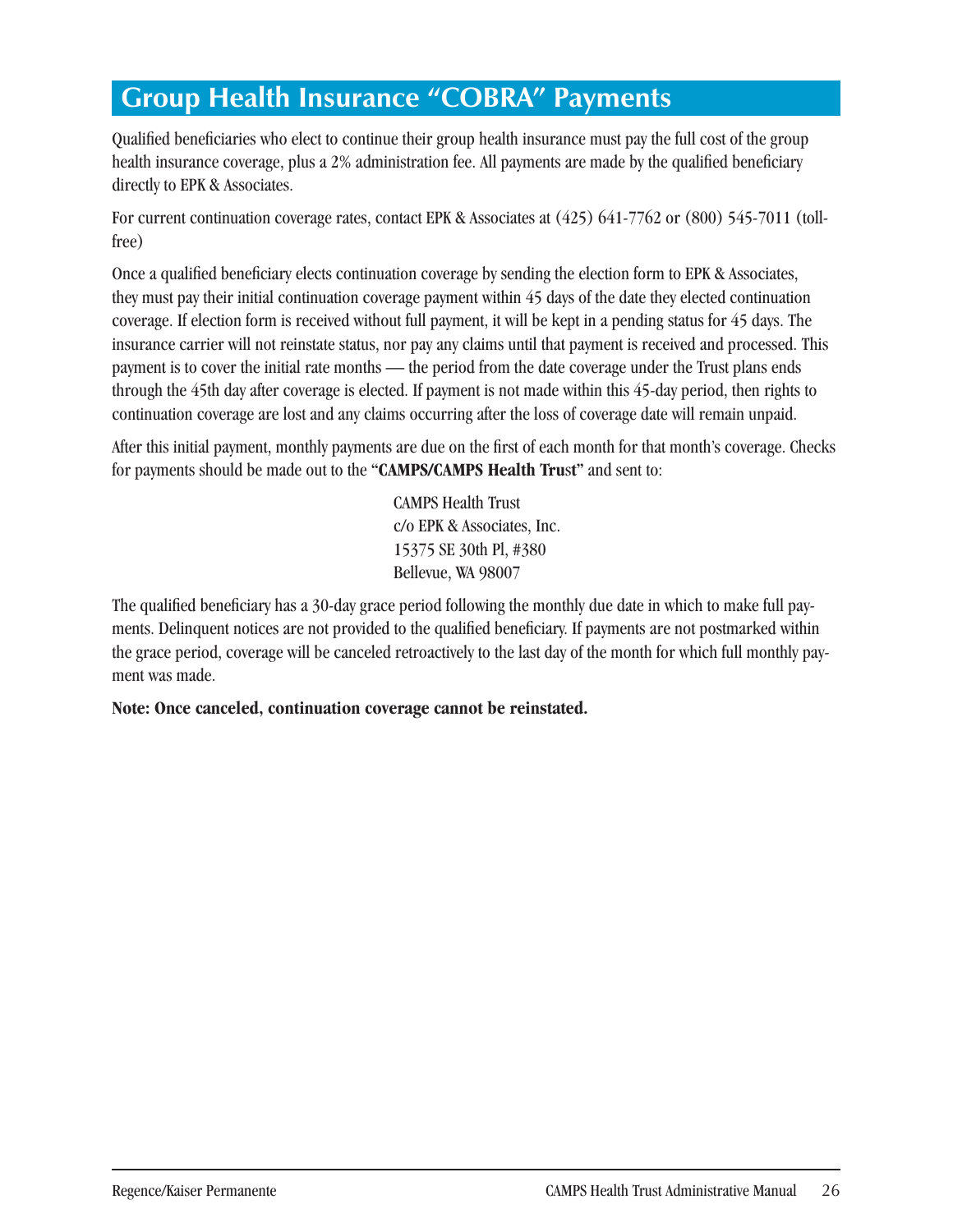# **EPK & Associates' Responsibilities**

EPK & Associates takes the responsibility for the following continuation coverage related duties for your firm:

- Once the qualified beneficiary elects to continue, process the Continuation Coverage Election form
- Denying late COBRA elections and communicating with qualified beneficiary
- Providing monthly billing statements to continuation coverage participants (not required by law)
- Processing and collecting COBRA payments
- Forwarding eligibility and enrollment information to the applicable insurance companies
- Reinstating group health insurance coverage
- Answering all qualified beneficiary written and telephone inquiries
- Terminating continuation coverage when applicable
- Notifying qualified beneficiaries of termination of coverage
- Notification of premium changes
- Notification of plan changes
- Processing open enrollment changes
- Notifying qualified beneficiaries to contact their current insurance carrier or the Health Insurance Marketplace for other coverage options upon expiration of coverage.
- Processing second qualifying events
- Administering continuation coverage disability extensions
- Notification of early COBRA termination